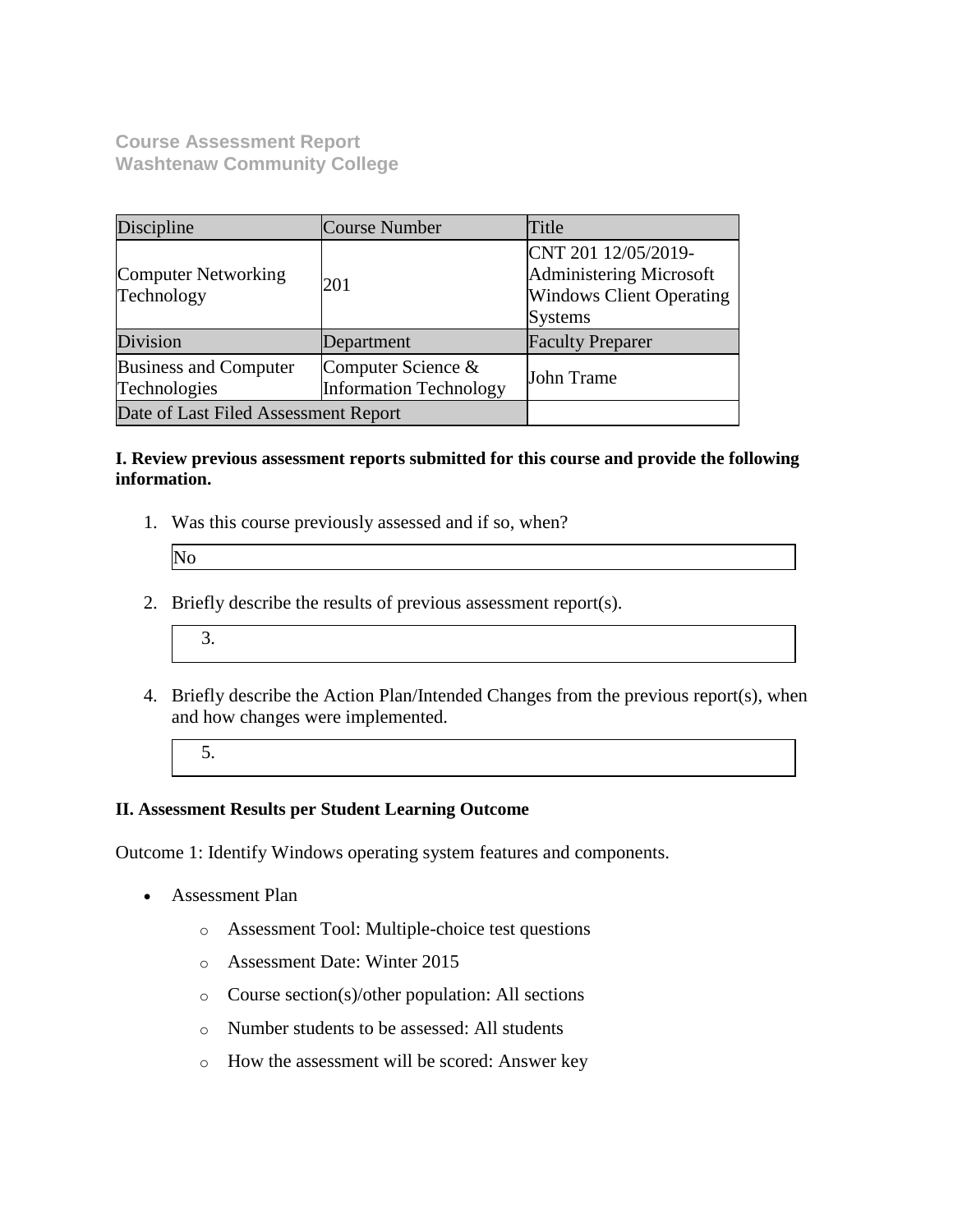- o Standard of success to be used for this assessment: 70% of the students will correctly answer 80% of these questions.
- o Who will score and analyze the data: departmental faculty
- 1. Indicate the Semester(s) and year(s) assessment data were collected for this report.

| riall (indicate years below) below) | Winter (indicate years) | SP/SU (indicate years)<br>below) |
|-------------------------------------|-------------------------|----------------------------------|
| 2019                                |                         |                                  |

| # of students enrolled | # of students assessed |
|------------------------|------------------------|
|                        |                        |

3. If the number of students assessed differs from the number of students enrolled, please explain why all enrolled students were not assessed, e.g. absence, withdrawal, or did not complete activity.

This is the total of my two sections. I did not get results from the section taught at Pinkney High School.

4. Describe how students from all populations (day students on campus, DL, MM, evening, extension center sites, etc.) were included in the assessment based on your selection criteria.

This is the total of my two sections. I did not get results from the section taught at Pinkney High School.

5. Describe the process used to assess this outcome. Include a brief description of this tool and how it was scored.

The written final exam was a multiple-choice exam administered on Blackboard.

The hands-on skills final exam was performed on the computers in the lab ti 138.

6. Briefly describe assessment results based on data collected for this outcome and tool during the course assessment. Discuss the extent to which students achieved this learning outcome and indicate whether the standard of success was met for this outcome and tool.

Met Standard of Success: Yes

Overall the students performed fairly well. One area that showed significant weekness, was security - authentication, authorization and accounting.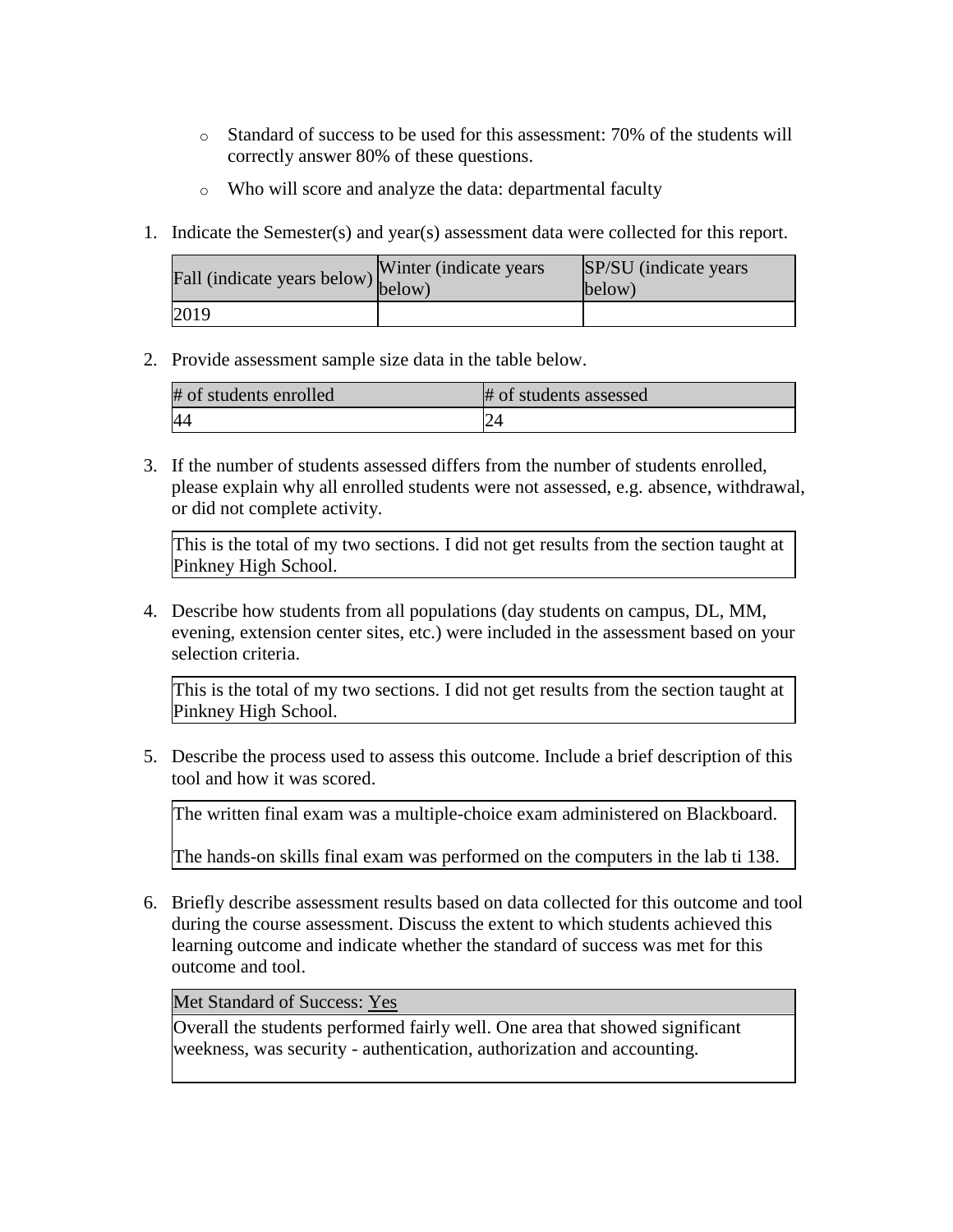Outcome 1 had 12 questions on the final exam.

24 Students completed the exam

17 students scored 70% or better on these 12 questions

 $(17/24)$ <sup>\*</sup> $100 = 71\%$ 

71% of the students scored 70% or better on the questions for this outcome.

7. Based on your interpretation of the assessment results, describe the areas of strength in student achievement of this learning outcome.

Students are able to identify Windows operating system features. They perform better on the skills exam than they do on the written exam.

8. Based on your analysis of student performance, discuss the areas in which student achievement of this learning outcome could be improved. If student met standard of success, you may wish to identify your plans for continuous improvement.

Students could use a little more time working with features.

Outcome 2: Plan and prepare the installation of the Windows client operating system in a corporate and SOHO environment.

- Assessment Plan
	- o Assessment Tool: Multiple-choice test questions
	- o Assessment Date: Winter 2015
	- o Course section(s)/other population: All sections
	- o Number students to be assessed: All students
	- o How the assessment will be scored: Answer key
	- $\circ$  Standard of success to be used for this assessment: 70% of the students will correctly answer 80% of these questions.
	- o Who will score and analyze the data: departmental faculty
- 1. Indicate the Semester(s) and year(s) assessment data were collected for this report.

| Fall (indicate years below) below) | Winter (indicate years) | SP/SU (indicate years)<br>below) |
|------------------------------------|-------------------------|----------------------------------|
| 2019                               |                         |                                  |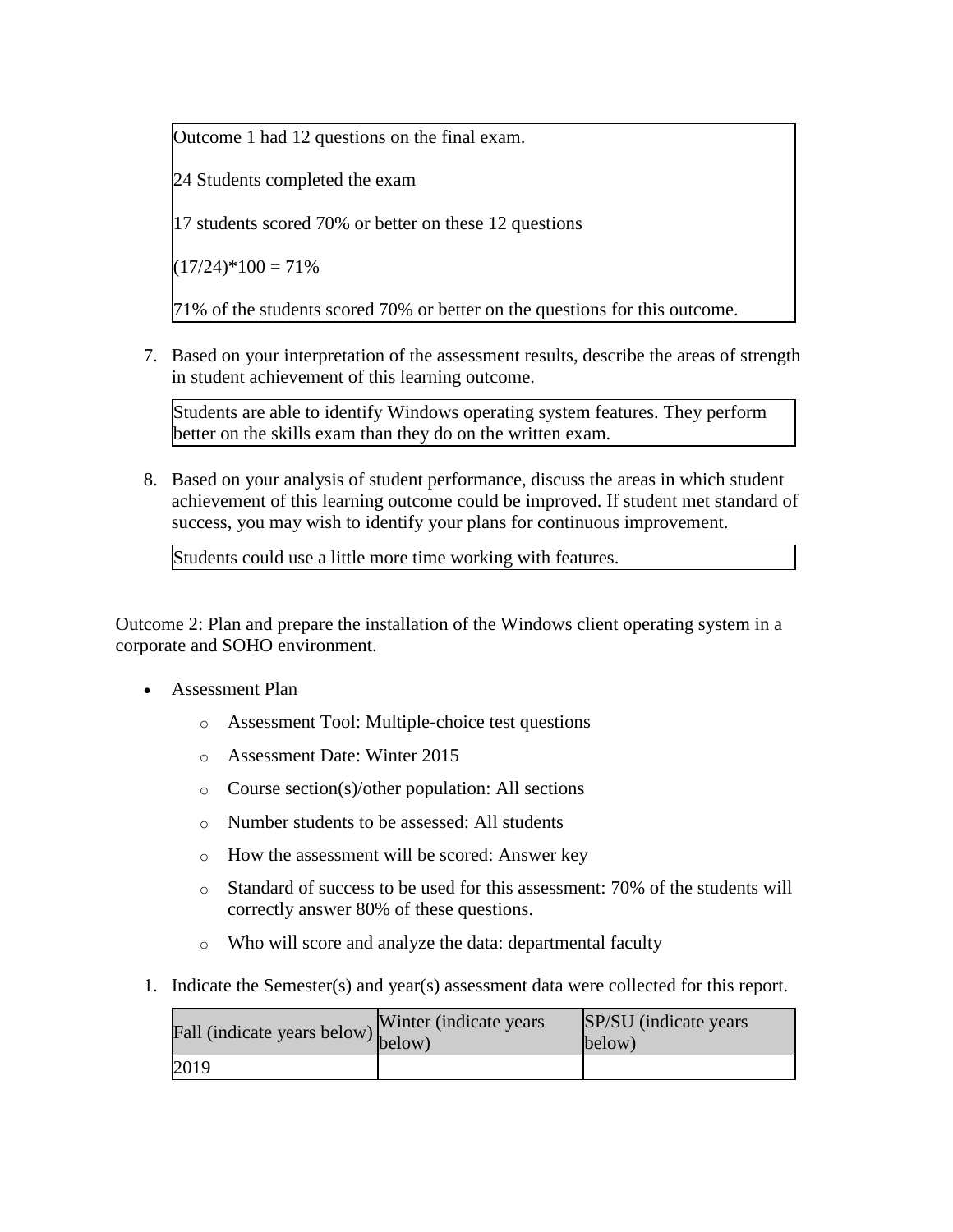| # of students enrolled | # of students assessed |
|------------------------|------------------------|
|                        |                        |

3. If the number of students assessed differs from the number of students enrolled, please explain why all enrolled students were not assessed, e.g. absence, withdrawal, or did not complete activity.

This is the total of my two sections. I did not get results from the section taught at Pinkney High School.

4. Describe how students from all populations (day students on campus, DL, MM, evening, extension center sites, etc.) were included in the assessment based on your selection criteria.

This is the total of my two sections. I did not get results from the section taught at Pinkney High School.

5. Describe the process used to assess this outcome. Include a brief description of this tool and how it was scored.

The written final exam was a multiple-choice exam administered on Blackboard. The hands-on skills final exam was performed on the computers in the lab ti 138.

6. Briefly describe assessment results based on data collected for this outcome and tool during the course assessment. Discuss the extent to which students achieved this learning outcome and indicate whether the standard of success was met for this outcome and tool.

Met Standard of Success: No

Outcome 2 had 8 questions on the final concepts exam.

24 students completed the exam

15 students scored 70% or better on this set of questions.

 $(15/24)*100 = 63\%$ 

63% of the students scored 70% or better on this outcome

7. Based on your interpretation of the assessment results, describe the areas of strength in student achievement of this learning outcome.

Students perform well in the lab environment. However, they do not perform as well when answering questions on a written test.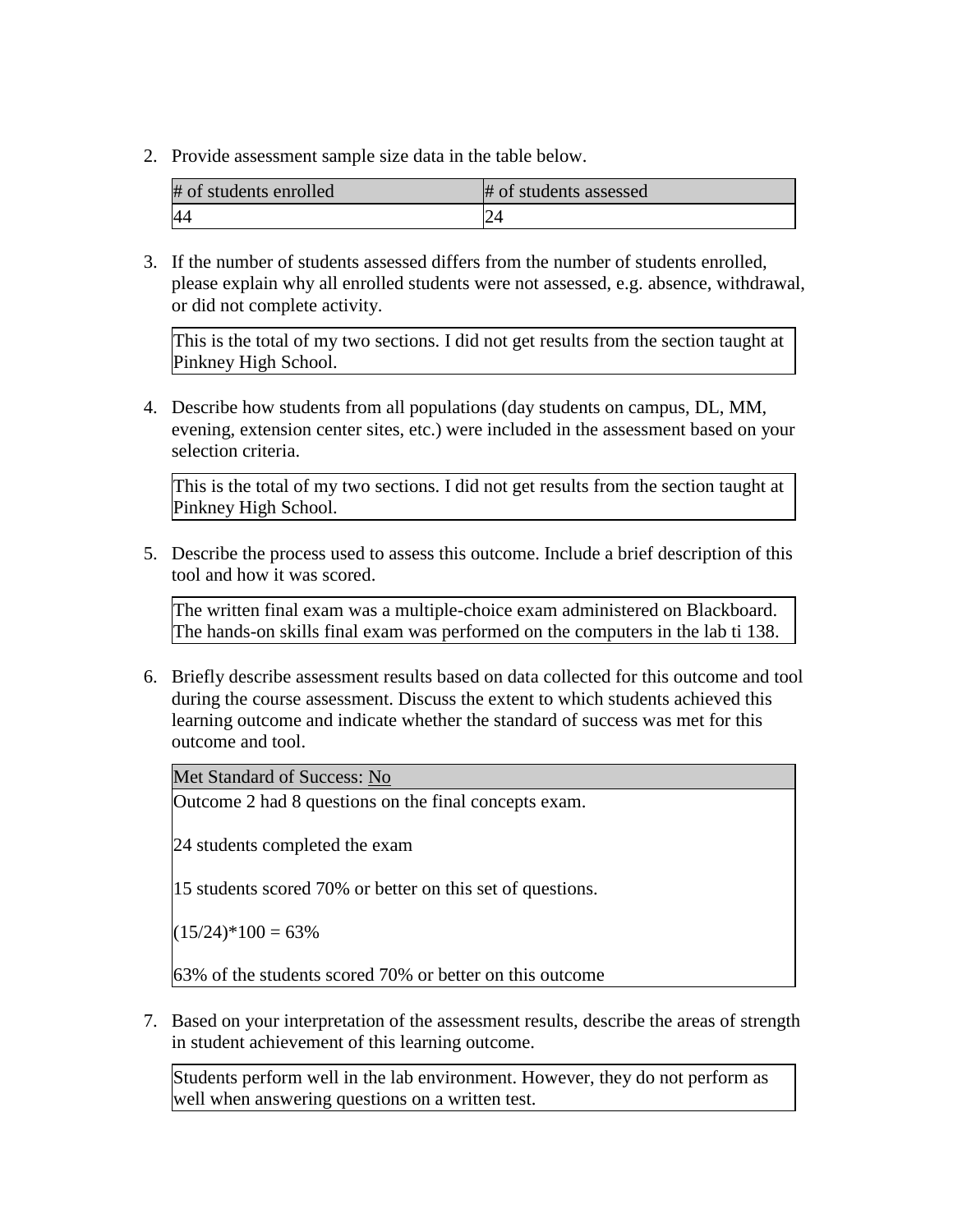8. Based on your analysis of student performance, discuss the areas in which student achievement of this learning outcome could be improved. If student met standard of success, you may wish to identify your plans for continuous improvement.

This outcome only had 8 questions on the concepts exam. This is a rather small sample of questions. Perhaps more questions could provide more statistical significance for this outcome.

Outcome 3: Install Windows client operating system in a SOHO environment.

- Assessment Plan
	- o Assessment Tool: Multiple-choice test questions
	- o Assessment Date: Winter 2015
	- o Course section(s)/other population: All sections
	- o Number students to be assessed: All students
	- o How the assessment will be scored: Answer key
	- o Standard of success to be used for this assessment: 70% of the students will correctly answer 80% of these questions.
	- o Who will score and analyze the data: departmental faculty
- 1. Indicate the Semester(s) and year(s) assessment data were collected for this report.

| Fall (indicate years below) below) | Winter (indicate years) | SP/SU (indicate years)<br>below) |
|------------------------------------|-------------------------|----------------------------------|
| 2019                               |                         |                                  |

2. Provide assessment sample size data in the table below.

| # of students enrolled | # of students assessed |
|------------------------|------------------------|
|                        |                        |

3. If the number of students assessed differs from the number of students enrolled, please explain why all enrolled students were not assessed, e.g. absence, withdrawal, or did not complete activity.

This is the total of my two sections. I did not get results from the section taught at Pinkney High School.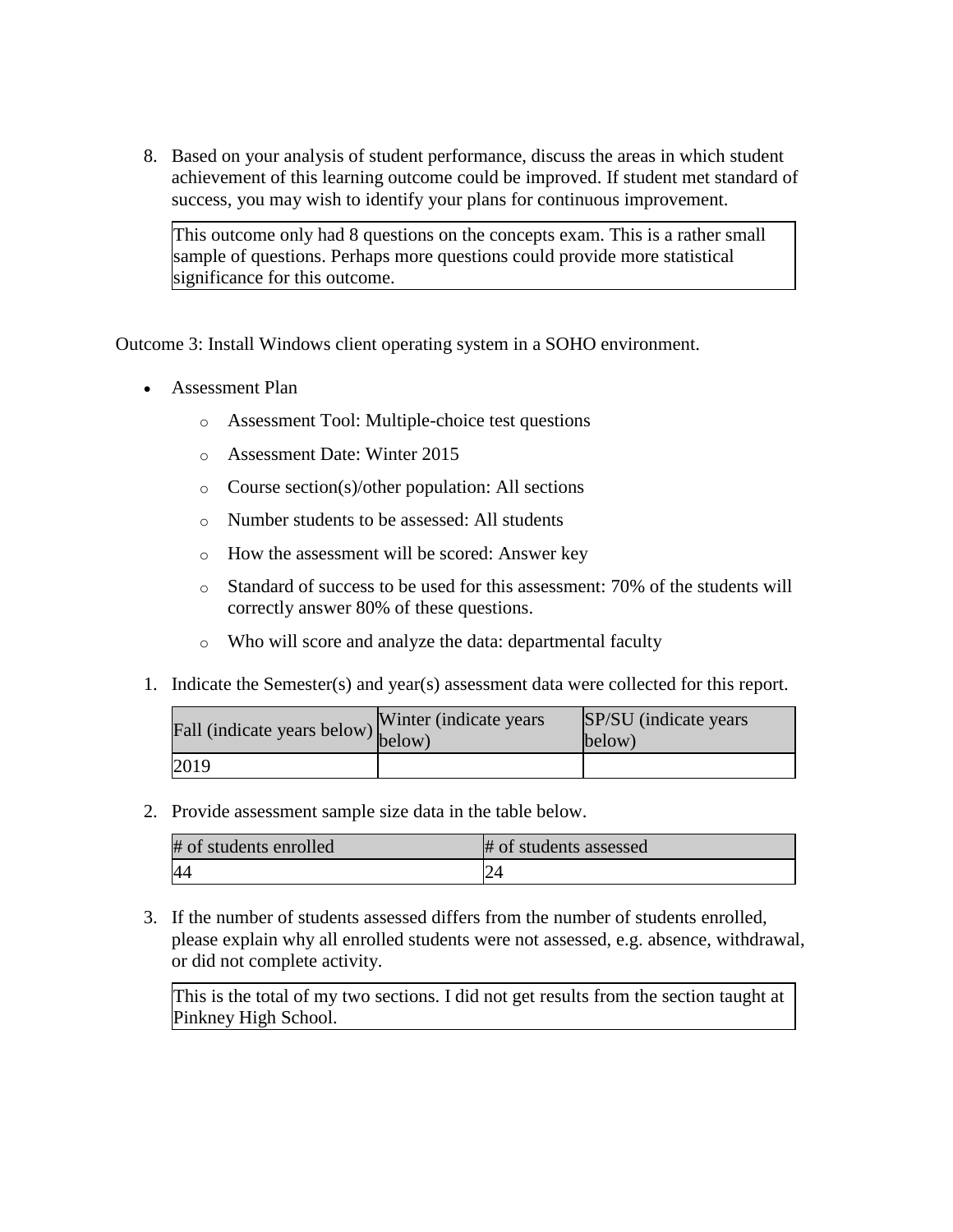4. Describe how students from all populations (day students on campus, DL, MM, evening, extension center sites, etc.) were included in the assessment based on your selection criteria.

This is the total of my two sections. I did not get results from the section taught at Pinkney High School.

5. Describe the process used to assess this outcome. Include a brief description of this tool and how it was scored.

The written final exam was a multiple-choice exam administered on Blackboard. The hands-on skills final exam was performed on the computers in the lab ti 138.

6. Briefly describe assessment results based on data collected for this outcome and tool during the course assessment. Discuss the extent to which students achieved this learning outcome and indicate whether the standard of success was met for this outcome and tool.

Met Standard of Success: No

Outcome 3 had 2 questions on the final concepts exam.

24 students completed the exam.

8 students scored 70% or better.

 $(8/24)*100 = 33\%$ 

33% of the students scored 70% or better on this outcome.

7. Based on your interpretation of the assessment results, describe the areas of strength in student achievement of this learning outcome.

The students performed well in the lab environment. However, they performed quite poorly on the written exam.

8. Based on your analysis of student performance, discuss the areas in which student achievement of this learning outcome could be improved. If student met standard of success, you may wish to identify your plans for continuous improvement.

This outcome only had 2 questions on the concepts exam. This is a rather small sample of questions. Perhaps more questions could provide more statistical significance for this outcome.

Outcome 4: Configure Windows client operating system in a workgroup environment,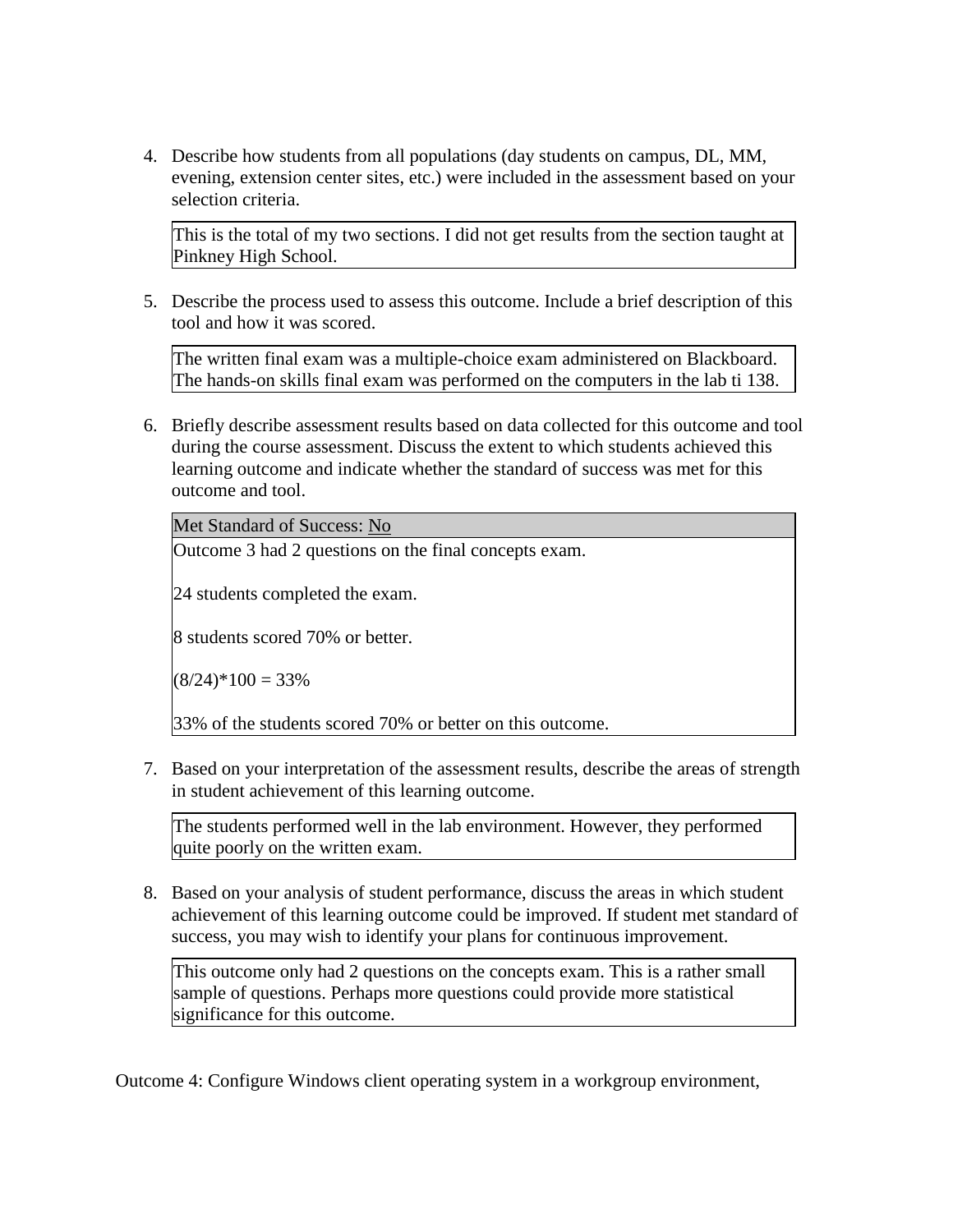including the configuration of users/groups, network protocols, file shares, encryption and printing.

- Assessment Plan
	- o Assessment Tool: Multiple-choice test questions
	- o Assessment Date: Winter 2015
	- o Course section(s)/other population: All sections
	- o Number students to be assessed: All students
	- o How the assessment will be scored: Answer key
	- $\circ$  Standard of success to be used for this assessment: 70% of the students will correctly answer 80% of these questions.
	- o Who will score and analyze the data: departmental faculty
- 1. Indicate the Semester(s) and year(s) assessment data were collected for this report.

| Fall (indicate years below) below) | Winter (indicate years) | SP/SU (indicate years)<br>below) |
|------------------------------------|-------------------------|----------------------------------|
| 2019                               |                         |                                  |

2. Provide assessment sample size data in the table below.

| # of students enrolled | # of students assessed |
|------------------------|------------------------|
|                        |                        |

3. If the number of students assessed differs from the number of students enrolled, please explain why all enrolled students were not assessed, e.g. absence, withdrawal, or did not complete activity.

This is the total of my two sections. I did not get results from the section taught at Pinkney High School.

4. Describe how students from all populations (day students on campus, DL, MM, evening, extension center sites, etc.) were included in the assessment based on your selection criteria.

This is the total of my two sections. I did not get results from the section taught at Pinkney High School.

5. Describe the process used to assess this outcome. Include a brief description of this tool and how it was scored.

The written final exam was a multiple-choice exam administered on Blackboard. The hands-on skills final exam was performed on the computers in the lab ti 138.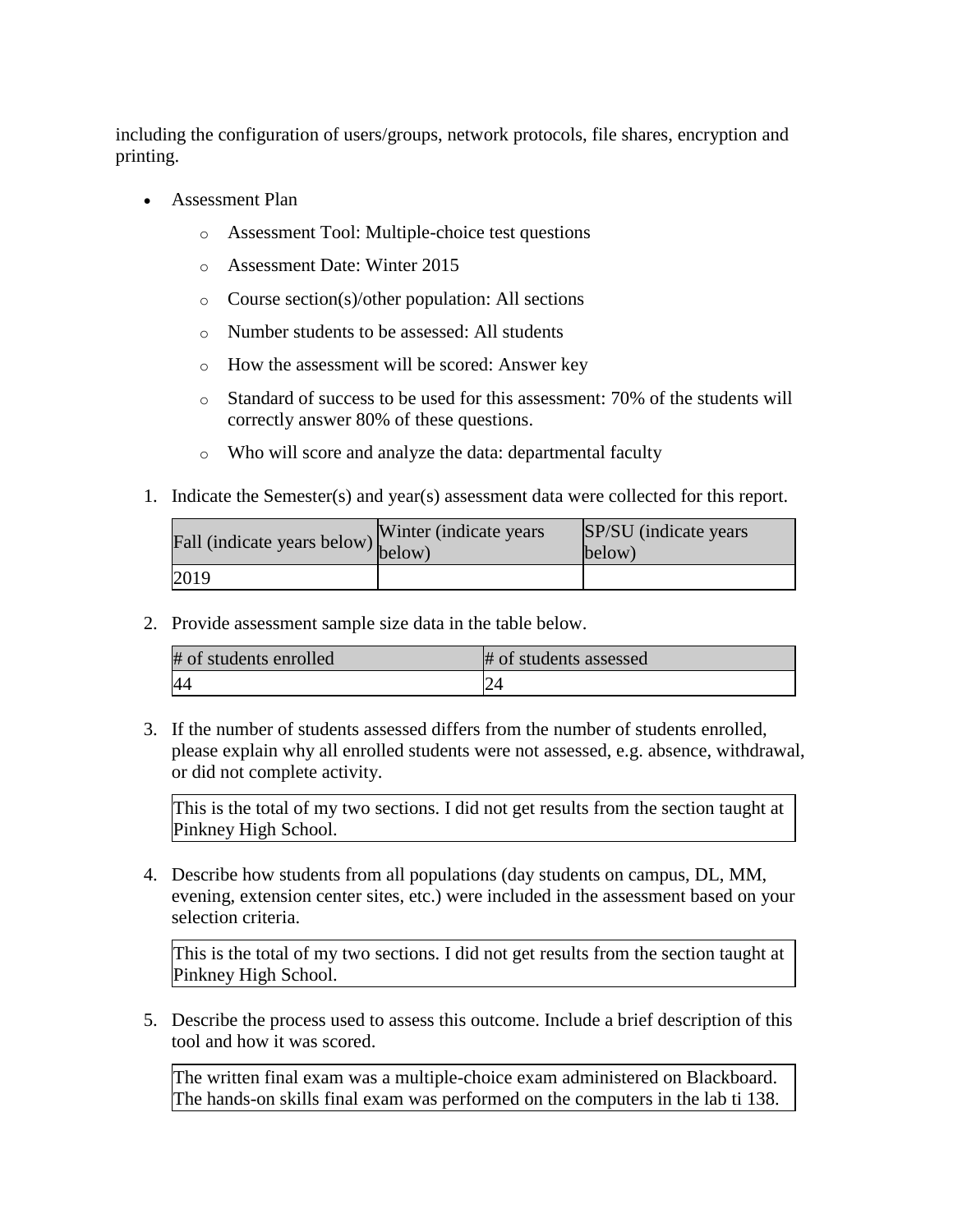6. Briefly describe assessment results based on data collected for this outcome and tool during the course assessment. Discuss the extent to which students achieved this learning outcome and indicate whether the standard of success was met for this outcome and tool.

Met Standard of Success: No

Outcome 4 had 38 questions on the concepts final exam.

24 students completed the exam.

16 students scored 70% or better on this set of questions

 $(16/24)*100 = 67%$ 

67% of the students scored 70% or better on this outcome.

7. Based on your interpretation of the assessment results, describe the areas of strength in student achievement of this learning outcome.

The students performed fairly well in the lab environment. However, they do not perform as well on the written exam.

8. Based on your analysis of student performance, discuss the areas in which student achievement of this learning outcome could be improved. If student met standard of success, you may wish to identify your plans for continuous improvement.

File sharing and NTFS permissions is an area of significant weekness. More time in this area may help. Perhaps creating two class sessions (two days) with lectures and labs on this topic may improve student performance.

User account security is another area of weekness.

Outcome 5: Troubleshoot various configuration problems in a Windows Workgroup peerto-peer network.

- Assessment Plan
	- o Assessment Tool: Multiple-choice test questions
	- o Assessment Date: Winter 2015
	- o Course section(s)/other population: All sections
	- o Number students to be assessed: All students
	- o How the assessment will be scored: Answer key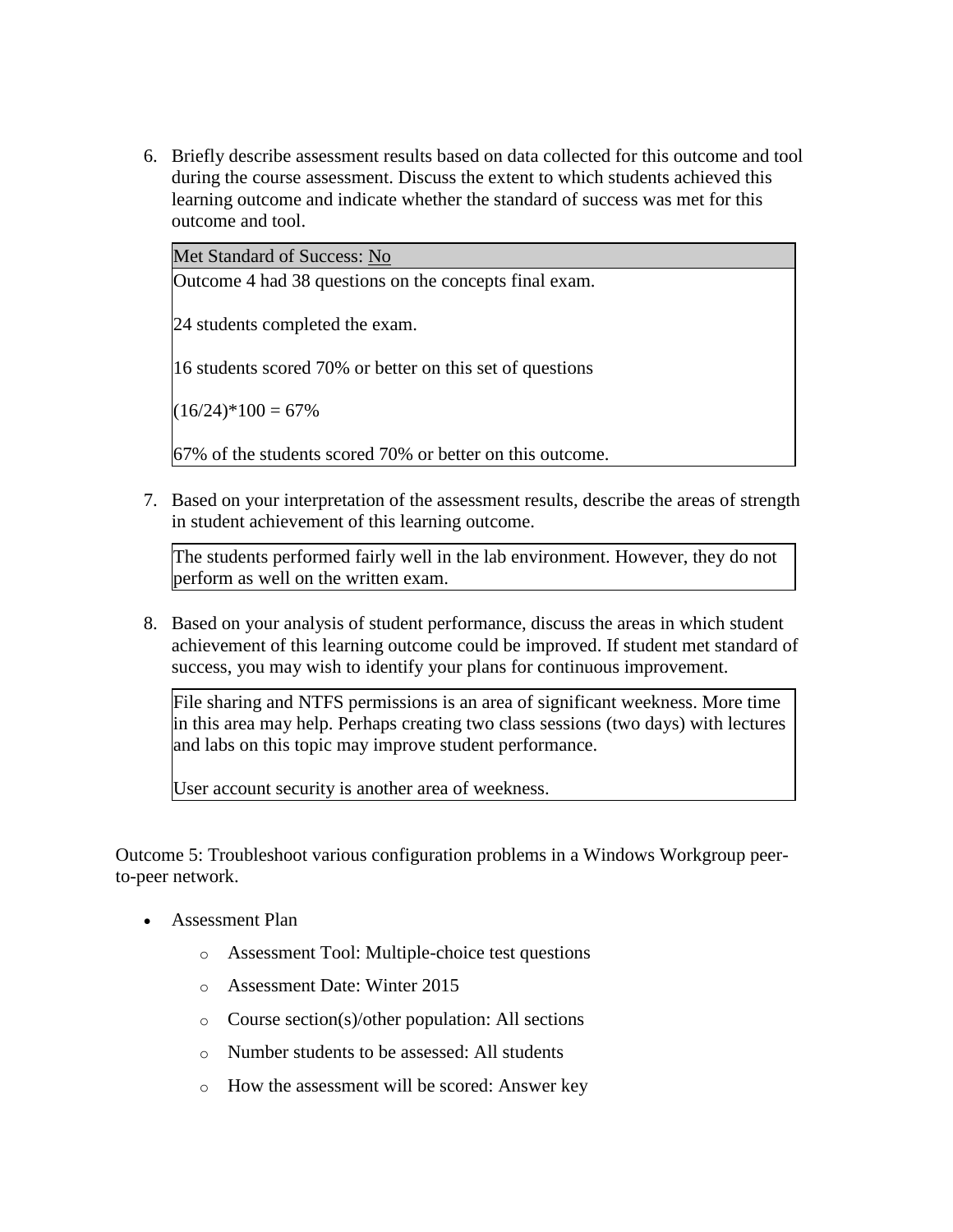- o Standard of success to be used for this assessment: 70% of the students will correctly answer 80% of these questions.
- o Who will score and analyze the data: departmental faculty
- 1. Indicate the Semester(s) and year(s) assessment data were collected for this report.

| riall (indicate years below) below) | Winter (indicate years) | SP/SU (indicate years)<br>below) |
|-------------------------------------|-------------------------|----------------------------------|
| 2019                                |                         |                                  |

| # of students enrolled | # of students assessed |
|------------------------|------------------------|
|                        |                        |

3. If the number of students assessed differs from the number of students enrolled, please explain why all enrolled students were not assessed, e.g. absence, withdrawal, or did not complete activity.

This is the total of my two sections. I did not get results from the section taught at Pinkney High School.

4. Describe how students from all populations (day students on campus, DL, MM, evening, extension center sites, etc.) were included in the assessment based on your selection criteria.

This is the total of my two sections. I did not get results from the section taught at Pinkney High School.

5. Describe the process used to assess this outcome. Include a brief description of this tool and how it was scored.

The written final exam was a multiple-choice exam administered on Blackboard. The hands-on skills final exam was performed on the computers in the lab ti 138.

6. Briefly describe assessment results based on data collected for this outcome and tool during the course assessment. Discuss the extent to which students achieved this learning outcome and indicate whether the standard of success was met for this outcome and tool.

Met Standard of Success: No

Outcome 5 had 16 questions on the concepts final exam.

24 students completed the exam.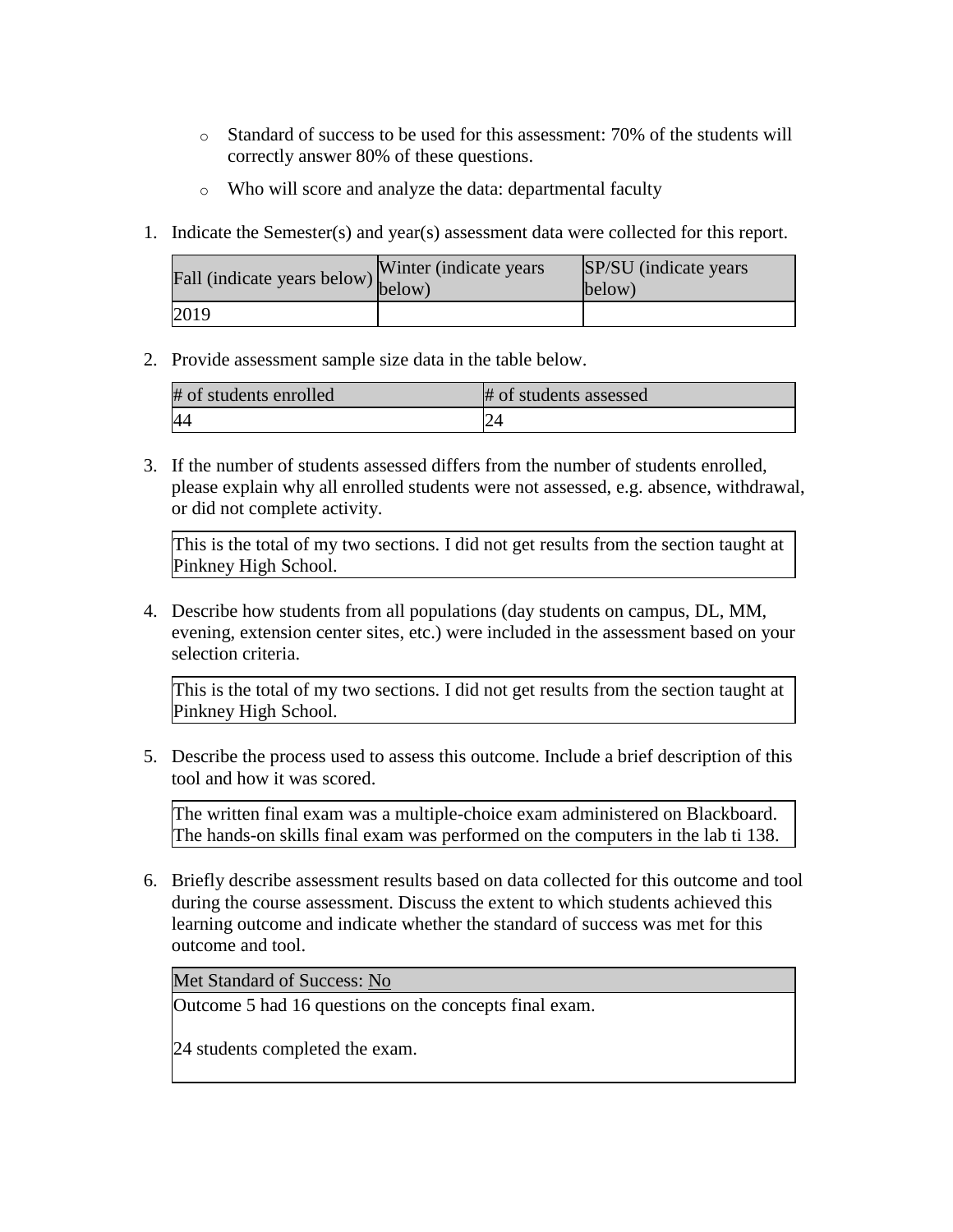7 students scored 70% or higher on this set of questions.

 $(7/24)*100 = 29%$ 

29% of the students scored 70% or better on this outcome

7. Based on your interpretation of the assessment results, describe the areas of strength in student achievement of this learning outcome.

Students show weekness both in the lab and on the written exam.

8. Based on your analysis of student performance, discuss the areas in which student achievement of this learning outcome could be improved. If student met standard of success, you may wish to identify your plans for continuous improvement.

Troubleshooting is a complicated concept. Students need more time practicing troubleshooting. Perhaps we could include a troubleshooting portion in every lab experience.

Outcome 2: Plan and prepare the installation of the Windows client operating system in a corporate and SOHO environment.

- Assessment Plan
	- o Assessment Tool: Lab Activities
	- o Assessment Date: Winter 2015
	- o Course section(s)/other population: All sections
	- o Number students to be assessed: All students
	- o How the assessment will be scored: Task check list
	- o Standard of success to be used for this assessment: At least 70% of the students will successfully install Windows client on a computer.
	- o Who will score and analyze the data: department faculty
- 1. Indicate the Semester(s) and year(s) assessment data were collected for this report.

| rall (indicate years below) below) | Winter (indicate years) | SP/SU (indicate years)<br>below) |
|------------------------------------|-------------------------|----------------------------------|
| 2019                               |                         |                                  |

2. Provide assessment sample size data in the table below.

| # of students enrolled | # of students assessed |
|------------------------|------------------------|
|------------------------|------------------------|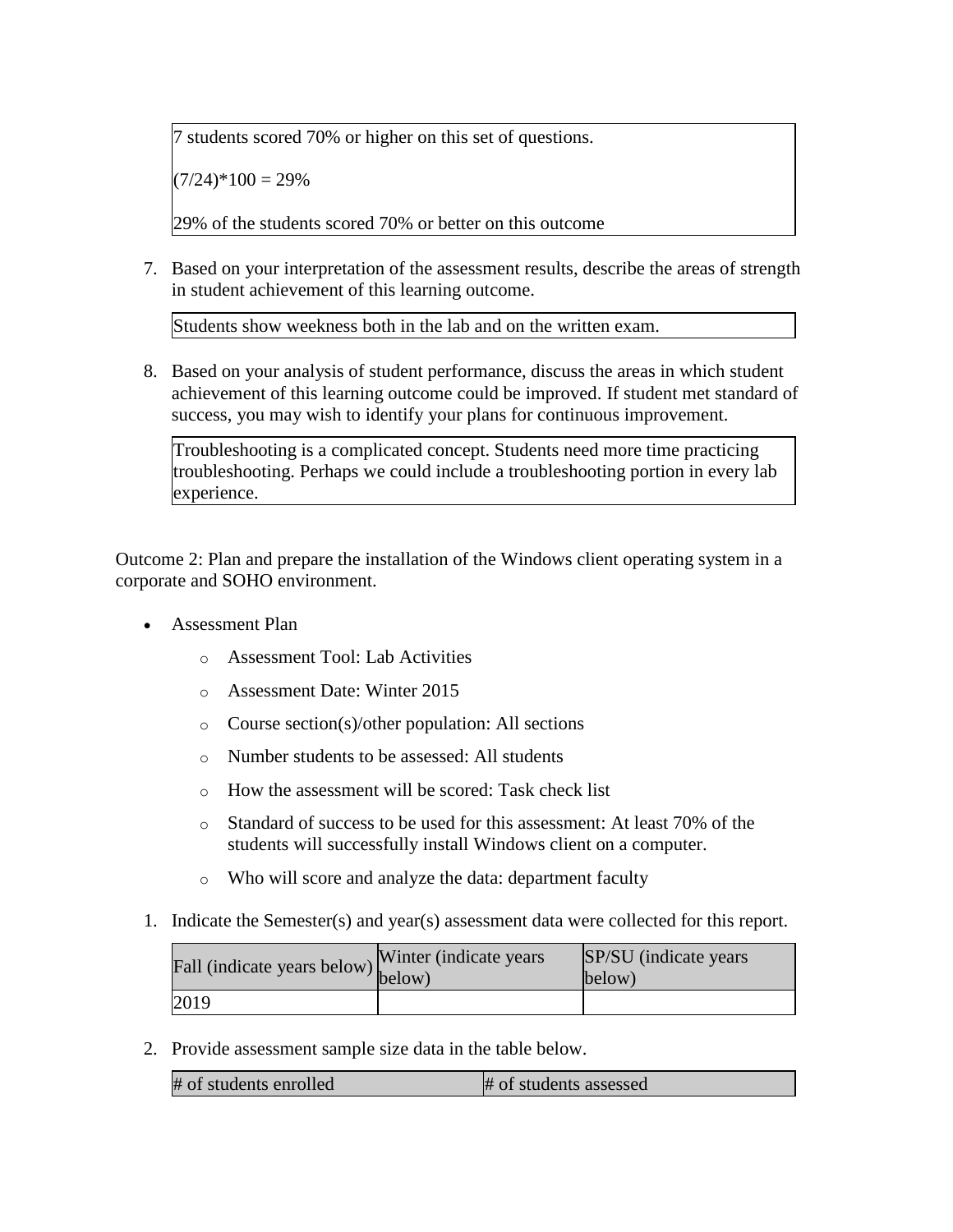|--|--|

3. If the number of students assessed differs from the number of students enrolled, please explain why all enrolled students were not assessed, e.g. absence, withdrawal, or did not complete activity.

This is the total of my two sections. I did not get results from the section taught at Pinkney High School.

4. Describe how students from all populations (day students on campus, DL, MM, evening, extension center sites, etc.) were included in the assessment based on your selection criteria.

This is the total of my two sections. I did not get results from the section taught at Pinkney High School.

5. Describe the process used to assess this outcome. Include a brief description of this tool and how it was scored.

The hands-on skills final exam was performed on the computers in the lab ti 138.

6. Briefly describe assessment results based on data collected for this outcome and tool during the course assessment. Discuss the extent to which students achieved this learning outcome and indicate whether the standard of success was met for this outcome and tool.

Met Standard of Success: Yes

Student performed well in the lab environment. 100 percent of the students met this outcome during the hands-on lab.

7. Based on your interpretation of the assessment results, describe the areas of strength in student achievement of this learning outcome.

Students perform well in the lab environment. However, they do not perform as well when answering questions on a written test.

8. Based on your analysis of student performance, discuss the areas in which student achievement of this learning outcome could be improved. If student met standard of success, you may wish to identify your plans for continuous improvement.

This outcome only had 8 questions on the concepts exam. This is a rather small sample of questions. Perhaps more questions could provide more statistical significance for this outcome.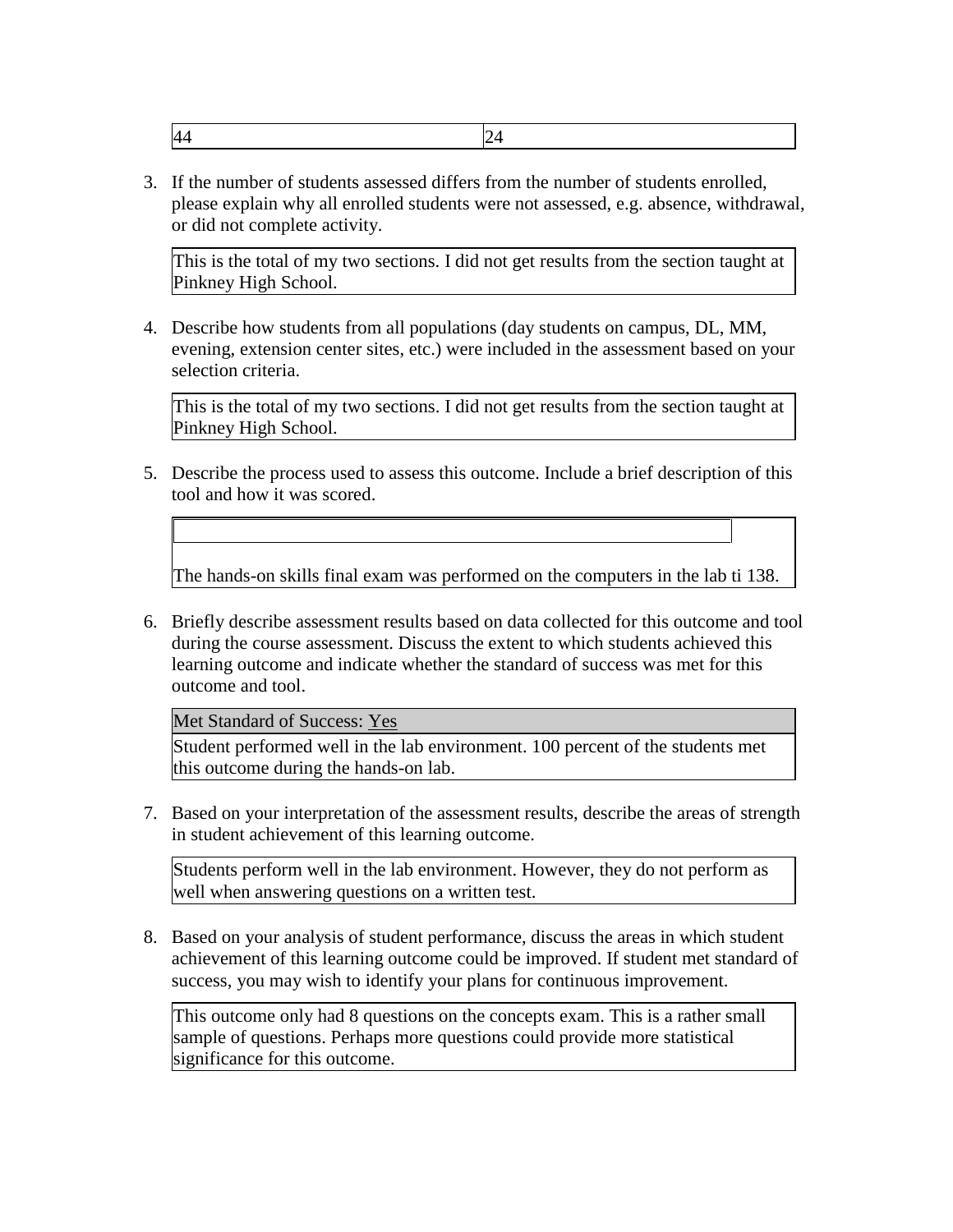Outcome 3: Install Windows client operating system in a SOHO environment.

- Assessment Plan
	- o Assessment Tool: Lab Activities
	- o Assessment Date: Winter 2015
	- o Course section(s)/other population: All sections
	- o Number students to be assessed: All students
	- o How the assessment will be scored: Task check list
	- o Standard of success to be used for this assessment: At least 70% of the students will successfully install Windows client on a computer.
	- o Who will score and analyze the data: department faculty
- 1. Indicate the Semester(s) and year(s) assessment data were collected for this report.

| fall (indicate years below) below) | Winter (indicate years) | SP/SU (indicate years)<br>below) |
|------------------------------------|-------------------------|----------------------------------|
| 2019                               |                         |                                  |

2. Provide assessment sample size data in the table below.

| # of students enrolled | # of students assessed |
|------------------------|------------------------|
| $\overline{44}$        |                        |

3. If the number of students assessed differs from the number of students enrolled, please explain why all enrolled students were not assessed, e.g. absence, withdrawal, or did not complete activity.

This is the total of my two sections. I did not get results from the section taught at Pinkney High School.

4. Describe how students from all populations (day students on campus, DL, MM, evening, extension center sites, etc.) were included in the assessment based on your selection criteria.

This is the total of my two sections. I did not get results from the section taught at Pinkney High School.

5. Describe the process used to assess this outcome. Include a brief description of this tool and how it was scored.

The hands-on skills final exam was performed on the computers in the lab ti 138.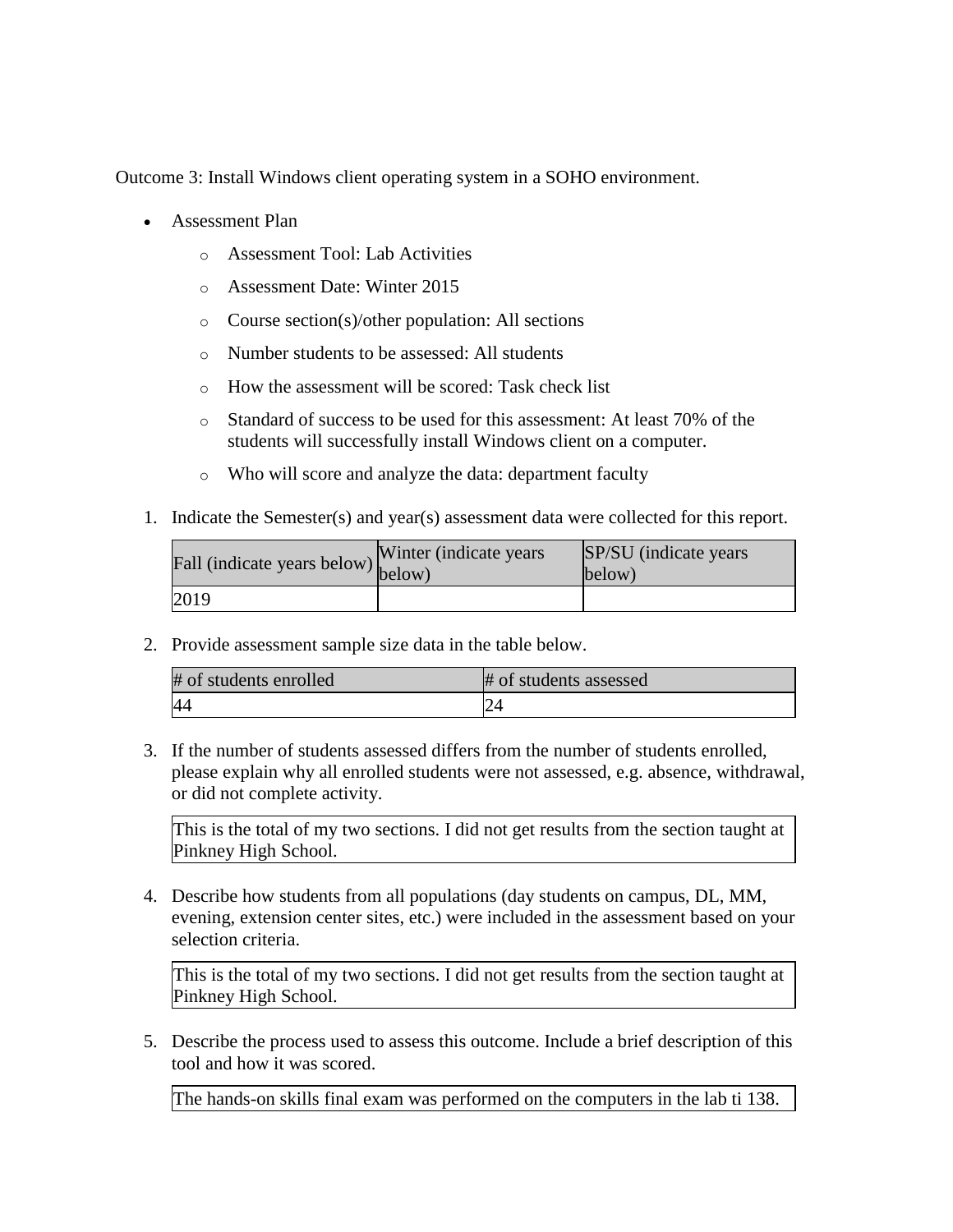6. Briefly describe assessment results based on data collected for this outcome and tool during the course assessment. Discuss the extent to which students achieved this learning outcome and indicate whether the standard of success was met for this outcome and tool.

Met Standard of Success: Yes

100 percent of the students met this outcome during the hands-on lab.

7. Based on your interpretation of the assessment results, describe the areas of strength in student achievement of this learning outcome.

The students performed well in the lab environment. However, they performed quite poorly on the written exam.

8. Based on your analysis of student performance, discuss the areas in which student achievement of this learning outcome could be improved. If student met standard of success, you may wish to identify your plans for continuous improvement.

This outcome only had 2 questions on the concepts exam. This is a rather small sample of questions. Perhaps more questions could provide more statistical significance for this outcome.

Outcome 4: Configure Windows client operating system in a workgroup environment, including the configuration of users/groups, network protocols, file shares, encryption and printing.

- Assessment Plan
	- o Assessment Tool: Lab Activities
	- o Assessment Date: Winter 2015
	- o Course section(s)/other population: All sections
	- o Number students to be assessed: All students
	- o How the assessment will be scored: Task check list
	- o Standard of success to be used for this assessment: At least 70% of the students will successfully configure Windows client to meet the specified requirements.
	- o Who will score and analyze the data: department faculty
- 1. Indicate the Semester(s) and year(s) assessment data were collected for this report.

| $\text{undicate years below}$ (indicate years below) below) | SP/SU (indicate years) |
|-------------------------------------------------------------|------------------------|
|                                                             | below)                 |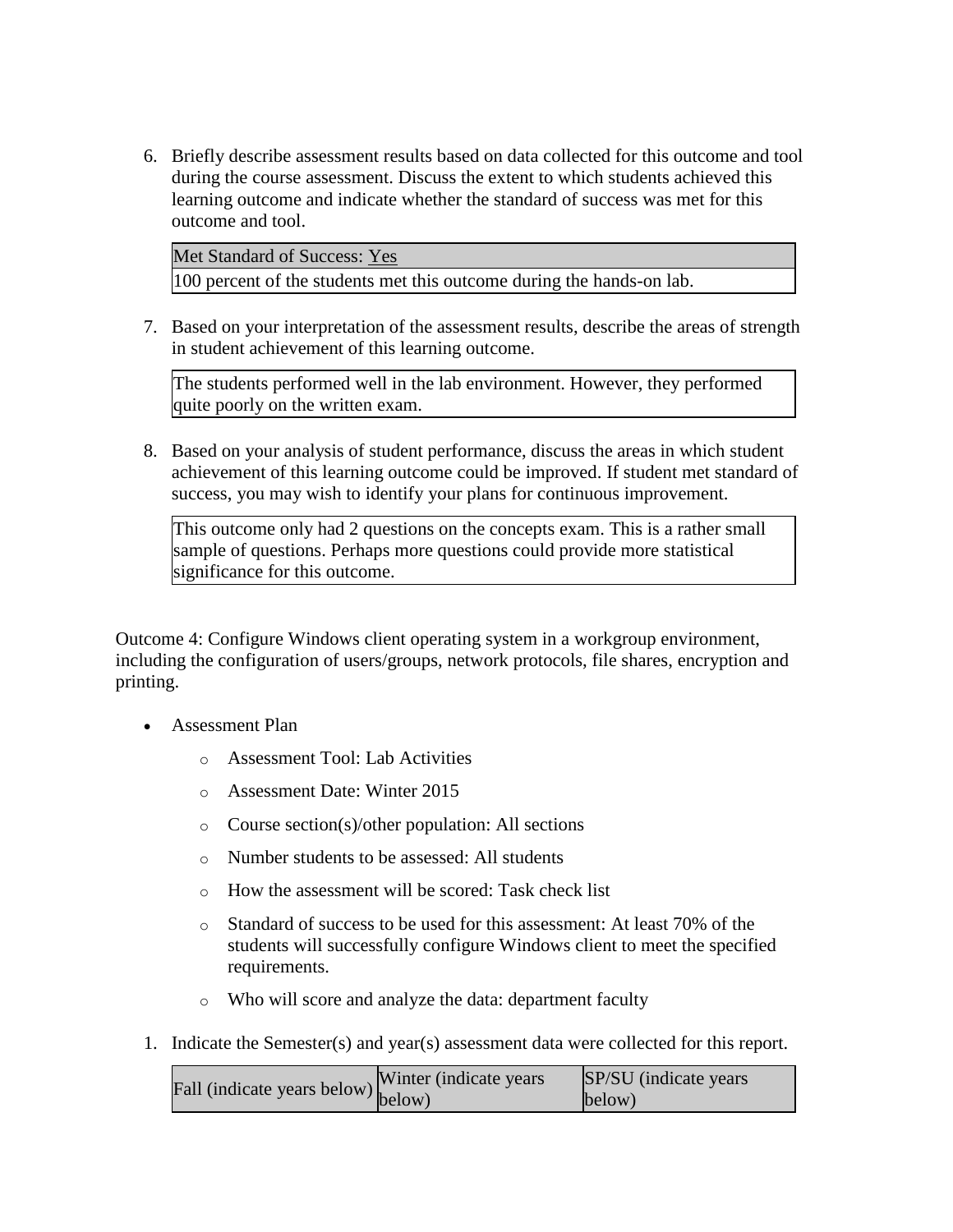| # of students enrolled | # of students assessed |
|------------------------|------------------------|
| 44                     |                        |

3. If the number of students assessed differs from the number of students enrolled, please explain why all enrolled students were not assessed, e.g. absence, withdrawal, or did not complete activity.

This is the total of my two sections. I did not get results from the section taught at Pinkney High School.

4. Describe how students from all populations (day students on campus, DL, MM, evening, extension center sites, etc.) were included in the assessment based on your selection criteria.

This is the total of my two sections. I did not get results from the section taught at Pinkney High School.

5. Describe the process used to assess this outcome. Include a brief description of this tool and how it was scored.

The hands-on skills final exam was performed on the computers in the lab ti 138.

6. Briefly describe assessment results based on data collected for this outcome and tool during the course assessment. Discuss the extent to which students achieved this learning outcome and indicate whether the standard of success was met for this outcome and tool.

Met Standard of Success: Yes

70% of the students successfully accomplished 70% or more of the skills outlined in this outcome.

Students perform much better in the hands-on skills environment as compared to the multiple-choice tests. However, some students need more time working with/practicing the following:

recovering the encryption key

secure file sharing

user account security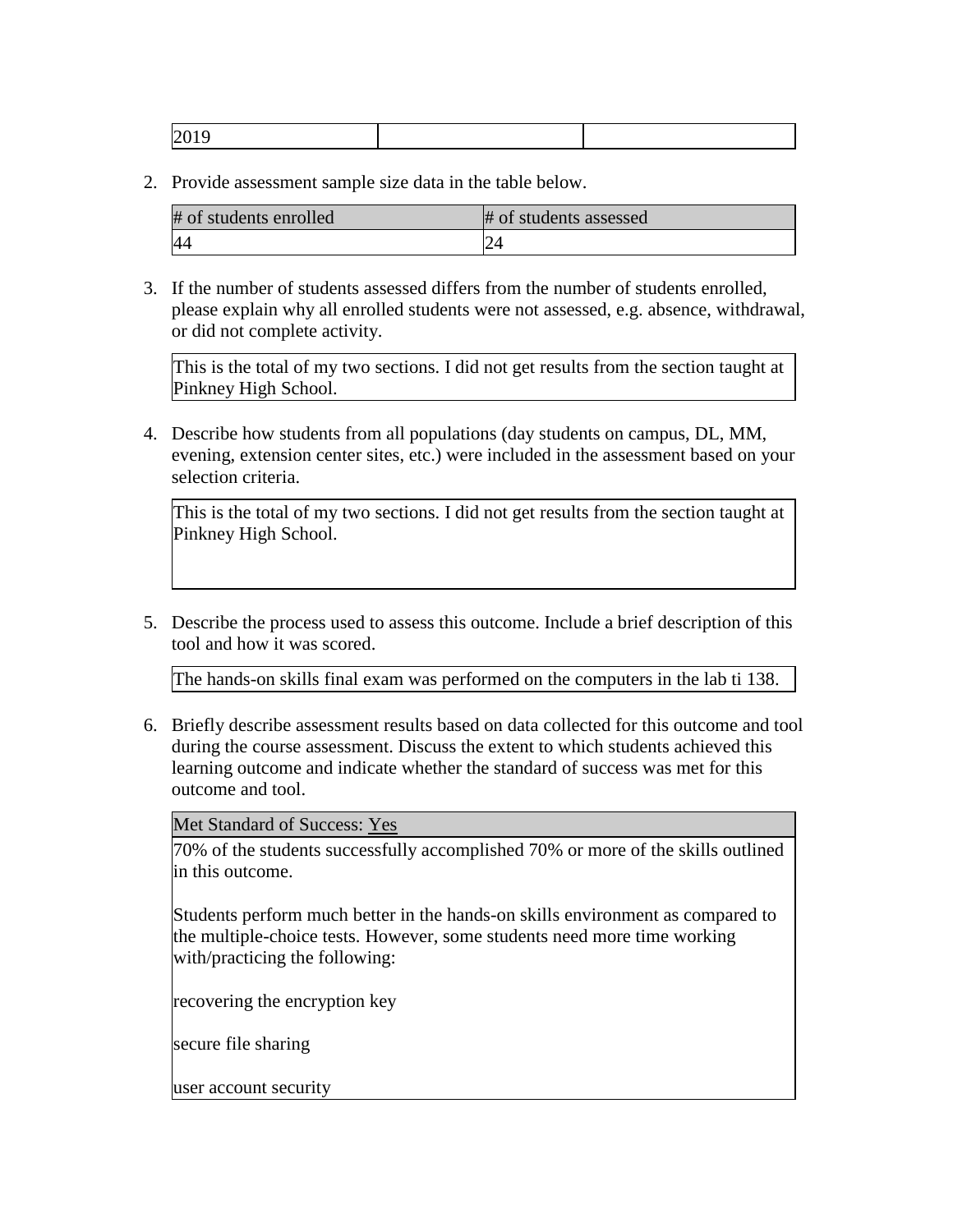7. Based on your interpretation of the assessment results, describe the areas of strength in student achievement of this learning outcome.

The students performed fairly well in the lab environment. However, they do not perform as well on the written exam.

8. Based on your analysis of student performance, discuss the areas in which student achievement of this learning outcome could be improved. If student met standard of success, you may wish to identify your plans for continuous improvement.

File sharing and NTFS permissions is an area of significant weekness. More time in this area may help. Perhaps creating two class sessions (two days) with lectures and labs on this topic may improve student performance.

User account security is another area of weekness.

Outcome 5: Troubleshoot various configuration problems in a Windows Workgroup peerto-peer network.

- Assessment Plan
	- o Assessment Tool: Lab Activities
	- o Assessment Date: Winter 2015
	- o Course section(s)/other population: All sections
	- o Number students to be assessed: All students
	- o How the assessment will be scored: Task check list
	- o Standard of success to be used for this assessment: At least 70% of the students will successfully troubleshoot and repair instructor inserted problems in a Windows client environment.
	- o Who will score and analyze the data: department faculty
- 1. Indicate the Semester(s) and year(s) assessment data were collected for this report.

| rall (indicate years below) below) | Winter (indicate years) | SP/SU (indicate years)<br>below) |
|------------------------------------|-------------------------|----------------------------------|
| 2019                               |                         |                                  |

2. Provide assessment sample size data in the table below.

| # of students enrolled | # of students assessed |
|------------------------|------------------------|
| 44                     |                        |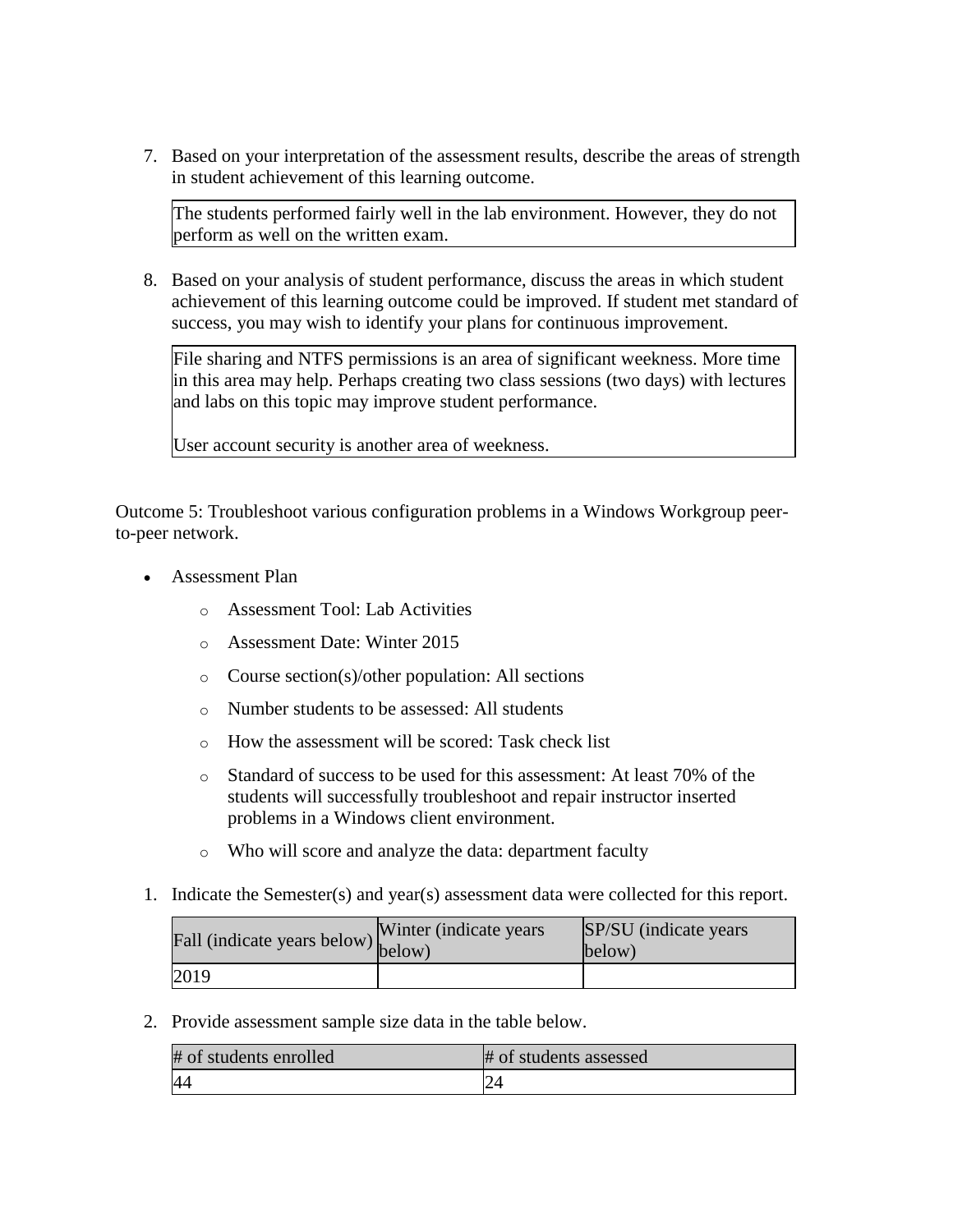3. If the number of students assessed differs from the number of students enrolled, please explain why all enrolled students were not assessed, e.g. absence, withdrawal, or did not complete activity.

This is the total of my two sections. I did not get results from the section taught at Pinkney High School.

4. Describe how students from all populations (day students on campus, DL, MM, evening, extension center sites, etc.) were included in the assessment based on your selection criteria.

This is the total of my two sections. I did not get results from the section taught at Pinkney High School.

5. Describe the process used to assess this outcome. Include a brief description of this tool and how it was scored.

The hands-on skills final exam was performed on the computers in the lab ti 138.

6. Briefly describe assessment results based on data collected for this outcome and tool during the course assessment. Discuss the extent to which students achieved this learning outcome and indicate whether the standard of success was met for this outcome and tool.

Met Standard of Success: No

Less than 70% of the students successfully repaired problems without instructor help.

Students clearly need more time practicing good troubleshooting techniques.

7. Based on your interpretation of the assessment results, describe the areas of strength in student achievement of this learning outcome.

Students show weekness both in the lab and on the written exam.

8. Based on your analysis of student performance, discuss the areas in which student achievement of this learning outcome could be improved. If student met standard of success, you may wish to identify your plans for continuous improvement.

Troubleshooting is a complicated concept. Students need more time practicing troubleshooting. Perhaps we could include a troubleshooting portion in every lab experience.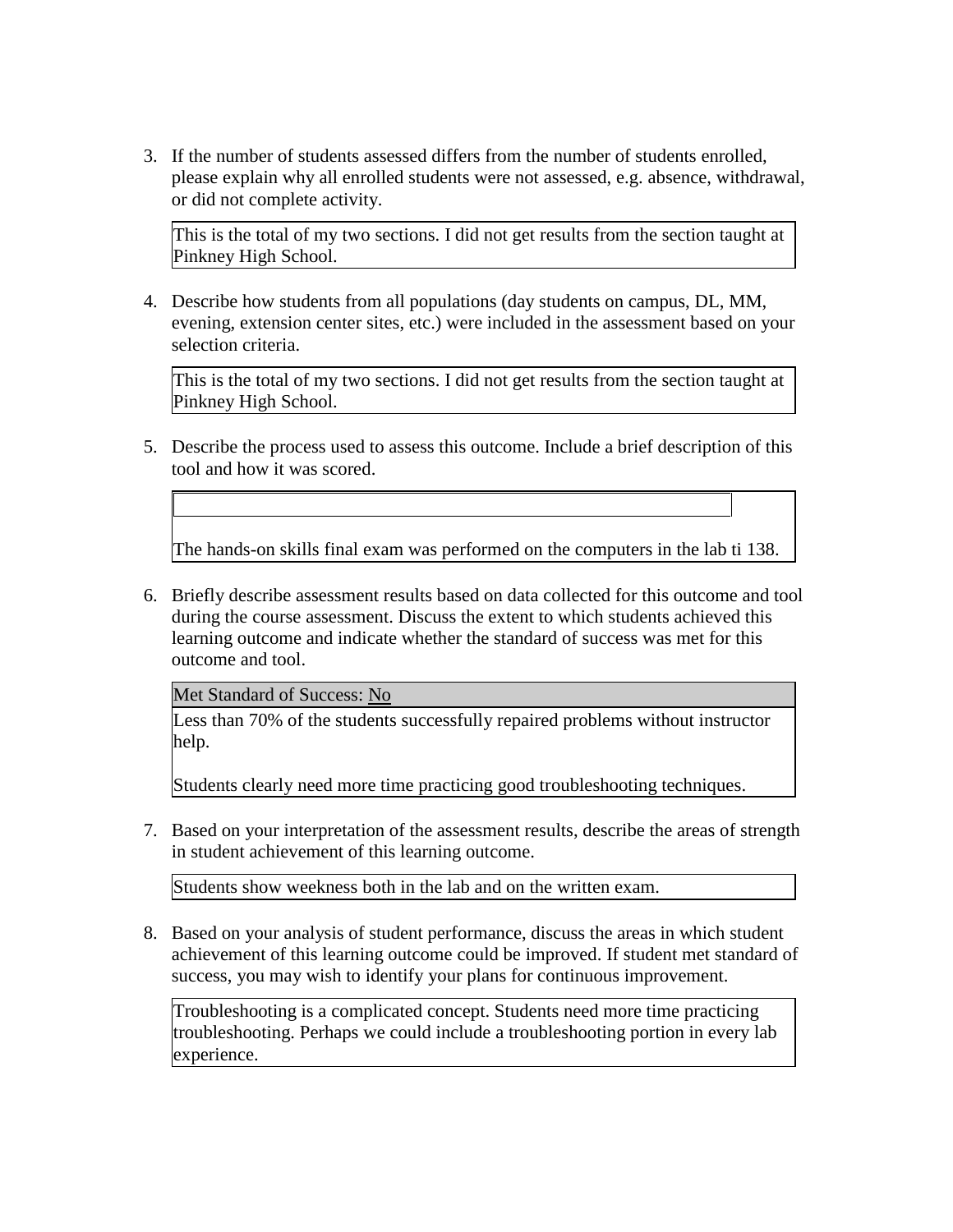## **III. Course Summary and Intended Changes Based on Assessment Results**

1. Based on the previous report's Intended Change(s) identified in Section I above, please discuss how effective the changes were in improving student learning.

There is no previous report. This is the first assessment report for this course.

2. Describe your overall impression of how this course is meeting the needs of students. Did the assessment process bring to light anything about student achievement of learning outcomes that surprised you?

This assessment revealed weeknesses in the areas of:

Planning various installations of the operating system

Authorization, Authentication, and Accounting (AAA)

File sharing and NTFS permissions

Security

3. Describe when and how this information, including the action plan, was or will be shared with Departmental Faculty.

This will be shared at a department meeting.

4.

Intended Change(s)

| <b>Intended Change</b> | Description of the<br>change                                                                                                                            | Rationale                                                                                                                                                                                | Implementation<br>Date |
|------------------------|---------------------------------------------------------------------------------------------------------------------------------------------------------|------------------------------------------------------------------------------------------------------------------------------------------------------------------------------------------|------------------------|
| <b>Assessment Tool</b> | Add questions and<br>modify questions on objective, to get<br>the final exam.                                                                           | More questions are.<br>needed for each<br>more statistically<br>significant numbers.                                                                                                     | 2020                   |
| Objectives             | The objectives do<br>not adequately<br>reflect the skills and<br>knowledge required<br>to implement a<br>Small Office/Home<br>Office (SOHO)<br>network. | Two of the current<br>objectives focus on<br>planning the<br>installation and<br>installing the<br>operating system.<br>We need objectives<br>that focus more on<br>the configuration of | 2020                   |